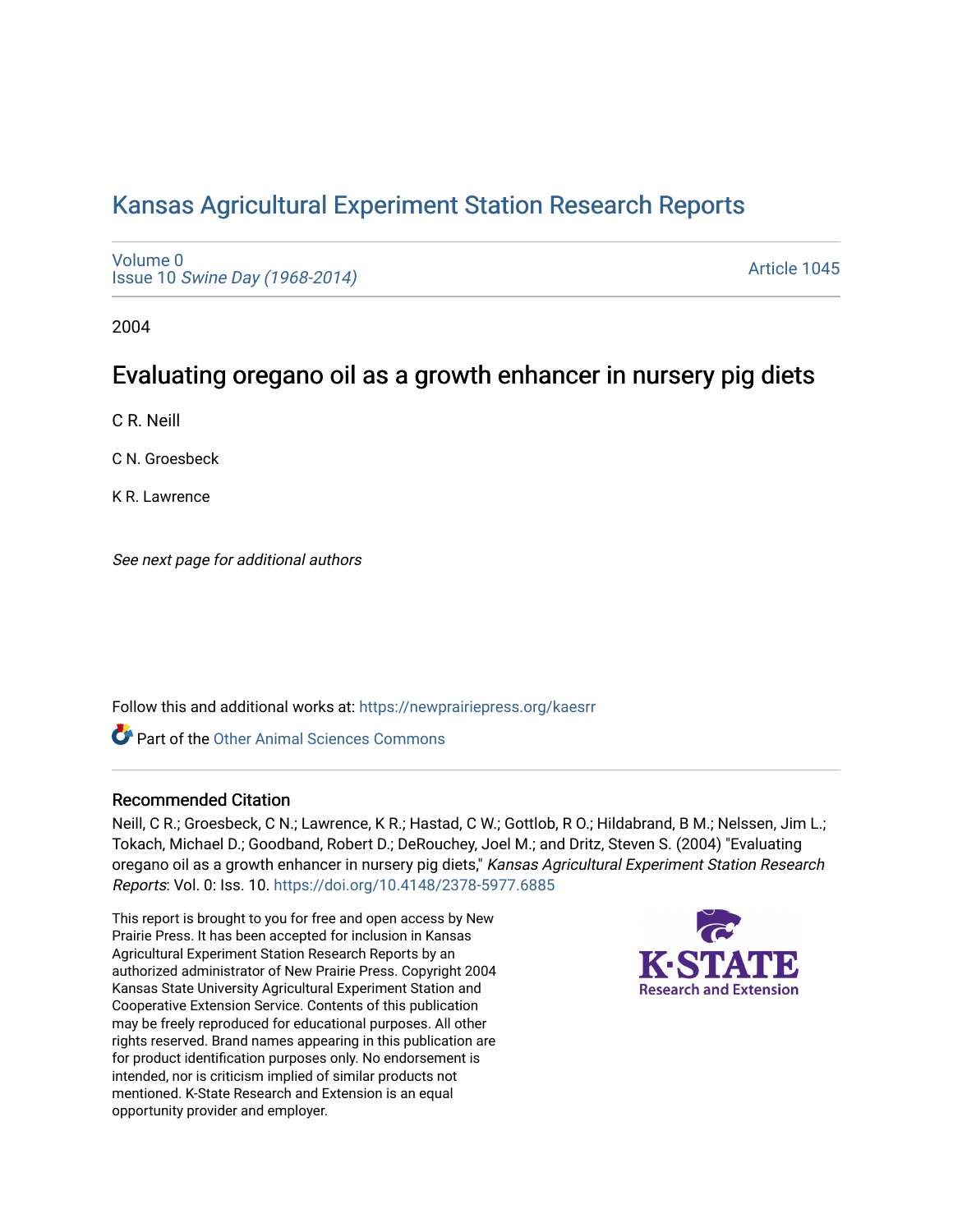## Evaluating oregano oil as a growth enhancer in nursery pig diets

### **Abstract**

A total of 224 nursery pigs (PIC L 327L  $\tilde{A}$  – C22) initially 12.9  $\hat{A}$  ± 3.0 lb and 21 d of age were used in a 28-d feeding trial. The objective of our study was to evaluate the effects of oregano oil, with or without an infeed antimicrobial. Oregano oil is a plant extract derived from the Greek herb, Origanum vulgare. It has been speculated to have antimicrobial-like activity. There were four dietary treatments in a 2  $\tilde{A}$  – 2 factorial. Diets consisted of a negative control (without an antibiotic or oregano oil), the control diet plus neomycin/oxytetracycline (140 g/ton), the control diet plus oregano oil, or the control diet with both neomycin/ oxytetracycline and oregano oil. The oregano oil (5%) was added to an inert carrier (95%) to make a premix that was added to the diet at 2 lb/ton in phase 1 (d 0 to 14) and 1 lb/ton in phase 2 (d 14 to 28). During the 28-d trial, neomycin/oxytetracycline improved ADG, ADFI and F/G. Pigs fed dietary treatments containing neomycin/oxytetracycline had the heaviest average weights at the end of the trial. Adding oregano oil to nursery pig diets did not improve ADG, ADFI, or F/G during the 28-d trial.; Swine Day, 2004, Kansas State University, Manhattan, KS, 2004

### Keywords

Swine day, 2004; Report of progress (Kansas State University. Agricultural Experiment Station and Cooperative Extension Service); 940; Kansas Agricultural Experiment Station contribution ; no. 05-113-S; Nursery pigs; Neomycin/Oxytetracycline; Swine; Oregano; Pigs

#### Creative Commons License



This work is licensed under a [Creative Commons Attribution 4.0 License](https://creativecommons.org/licenses/by/4.0/).

#### Authors

C R. Neill, C N. Groesbeck, K R. Lawrence, C W. Hastad, R O. Gottlob, B M. Hildabrand, Jim L. Nelssen, Michael D. Tokach, Robert D. Goodband, Joel M. DeRouchey, and Steven S. Dritz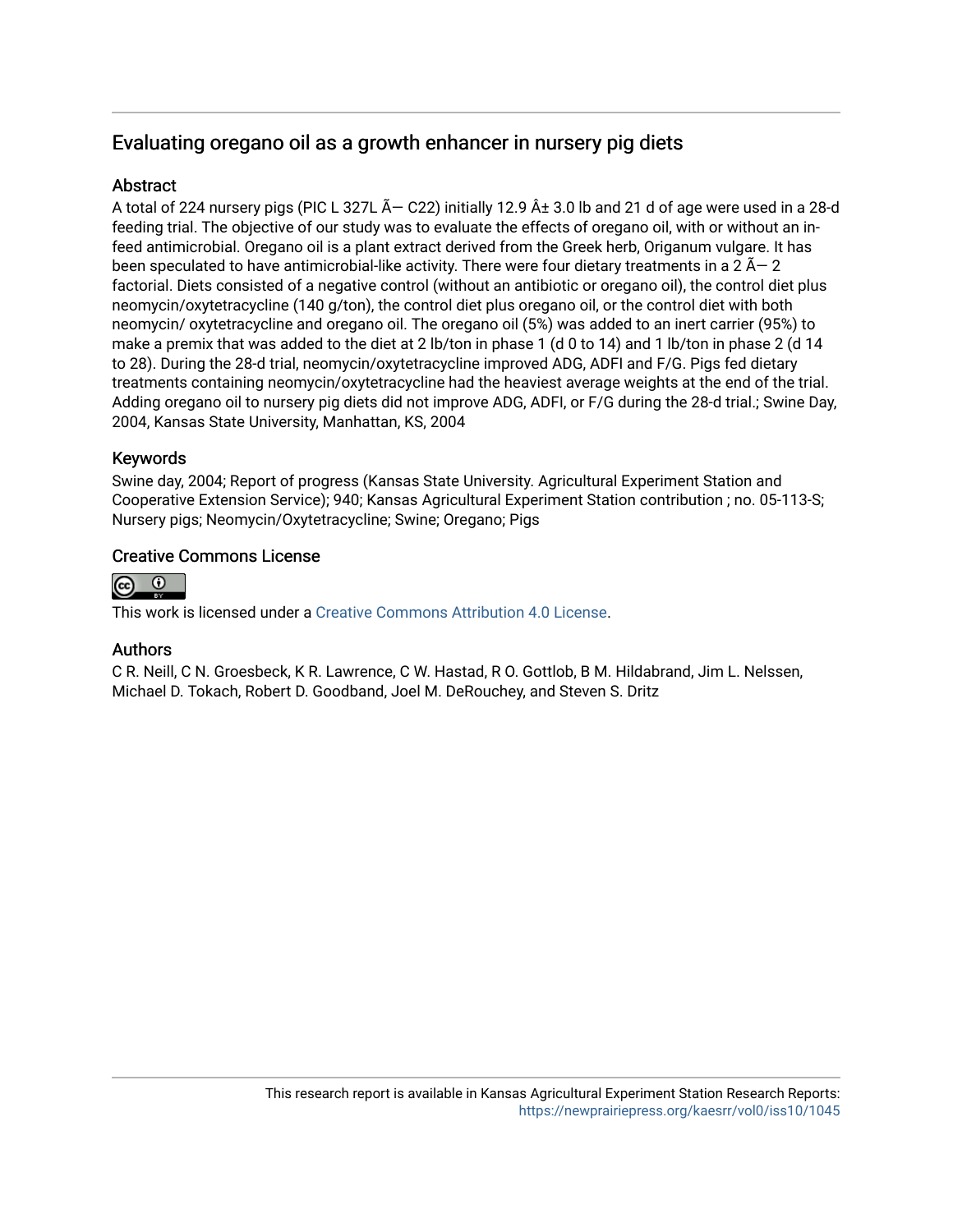#### **EVALUATING OREGANO OIL AS A GROWTH ENHANCER IN NURSERY PIG DIETS**

*C. R. Neill, J. L. Nelssen, M. D. Tokach, R. D. Goodband, J. M. DeRouchey, S. S. Dritz, C. N. Groesbeck, K. R. Lawrence, C. W. Hastad, R. O. Gottlob, and B. M. Hildabrand* 

#### **Summary**

A total of 224 nursery pigs (PIC L 327L  $\times$ C22) initially  $12.9 \pm 3.0$  lb and 21 d of age were used in a 28-d feeding trial. The objective of our study was to evaluate the effects of oregano oil, with or without an in-feed antimicrobial. Oregano oil is a plant extract derived from the Greek herb, *Origanum vulgare*. It has been speculated to have antimicrobial-like activity. There were four dietary treatments in  $a$  2  $\times$  2 factorial. Diets consisted of a negative control (without an antibiotic or oregano oil), the control diet plus neomycin/oxytetracycline (140 g/ton), the control diet plus oregano oil, or the control diet with both neomycin/oxytetracycline and oregano oil. The oregano oil (5%) was added to an inert carrier (95%) to make a premix that was added to the diet at 2 lb/ton in phase 1 (d 0 to 14) and 1 lb/ton in phase 2 (d 14 to 28). During the 28-d trial, neomycin/oxytetracycline improved ADG, ADFI and F/G. Pigs fed dietary treatments containing neomycin/oxytetracycline had the heaviest average weights at the end of the trial. Adding oregano oil to nursery pig diets did not improve ADG, ADFI, or F/G during the 28-d trial.

(Key Words: Nursery Pigs, Neomycin/Oxytetracycline, Oregano, Pigs.)

 $\overline{a}$ 

#### **Introduction**

 Finding and evaluating new feed additives and substitutes for antibiotics is an ongoing task in the swine industry. Several ingredients have been proposed to partly or fully replace antibiotics in swine diets, such as milk products, spray-dried animal plasma, zinc oxide, copper sulfate, diet acidifiers, egg immunoglobulins, mannan oligosaccharide, probiotics, fructo-oligosaccharide, spices, botanicals, essential oils, and herbs. Oregano oil is a plant extract derived from the Greek herb, *Origanum vulgare*. It has been shown to have antimicrobial-like activity. This makes oregano a natural feed additive with the potential to enhance palatability of swine feed and to improve ADG and F/G in pigs. Therefore, the objective of this trial was to compare the effects of oregano oil and the in-feed antimicrobial combination of neomycin/oxytetracycline on growth performance in nursery pigs.

#### **Procedures**

 A total of 224 weanling pigs with an initial average weight of 12.8 pounds (PIC L 327L  $\times$ C22) were blocked by weight and randomly allotted to one of four dietary treatments. The dietary treatments were arranged in a  $2 \times 2$ factorial. Pigs were fed a negative-control diet (without in-feed antimicrobials or oregano

<sup>&</sup>lt;sup>1</sup>The authors thank Ralco-mix Products, Inc., Marshall, MN, for supplying the oregano oil used in this study.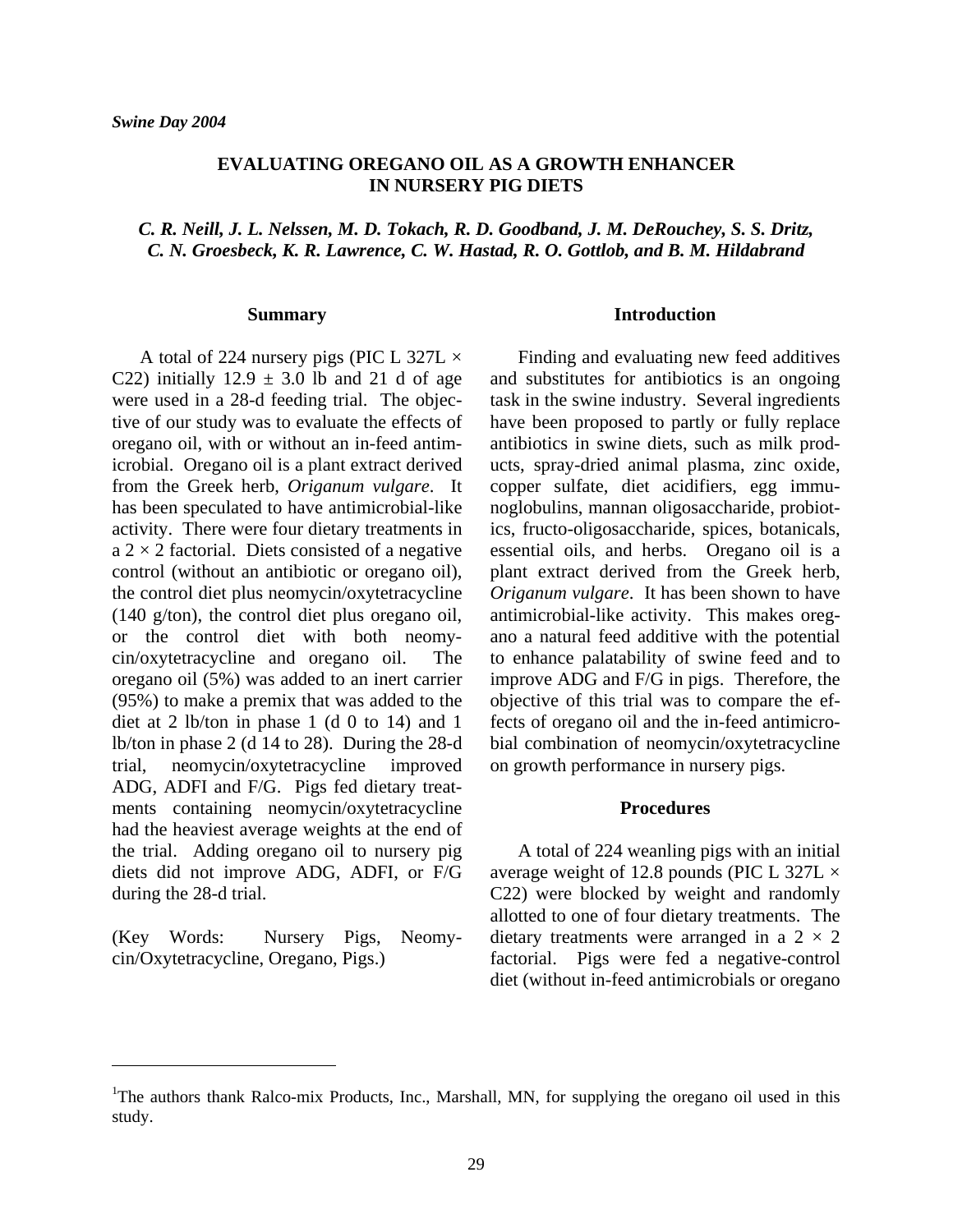oil), the control diet with neomycin (140 g/ton) and oxytetracycline (140 g/ton), the control diet with oregano oil, and the control diet with both neomycin/oxytetracycline and oregano oil. Oregano oil premix was added at 2 lb/ton in phase 1 and 1 lb/ton in phase 2.

 There were seven pigs per pen and eight pens per treatment. Pigs were housed at the Kansas State University Swine Teaching and Research Center's environmentally controlled nursery, with one self feeder and one nipple waterer in each pen to allow ad libitum access to feed and water. The experimental diets were fed in a meal form and in two phases. The phase 1 diet (Table 1) was fed from d 0 to 14, and the phase 2 diet was fed from d 14 to 28. Pigs were weighed on d 0, 7, 14, 21 and 28 to determine ADG, ADFI, and F/G. Data were analyzed as a factorial arrangement, with main effects of neomycin/oxytetracycline and oregano oil in a randomized complete-block design.

#### **Results and Discussion**

 There were no neomycin/oxytetracycline by oregano oil interactions observed (Table 2). Adding oregano did not improve growth performance from d 0 to 14 or overall (d 0 to 28), but ADG, ADFI, and F/G were improved (P<0.01) for the pigs fed neomycin/oxytetracycline in both the d 0 to 14 and d 0 to 28 periods. Pigs fed neomycin/oxytetracycline were also the heaviest  $(P<0.01)$  at the end of the trial. Oregano oil was not effective in enhancing growth performance in this experiment.

**Table 1. Diet Composition (As-fed Basis)**

| Item                          | Phase 1 <sup>a</sup> | Phase 2 |
|-------------------------------|----------------------|---------|
| Ingredient, %                 |                      |         |
| Corn                          | 48.10                | 59.97   |
| Soybean meal (46.5% CP)       | 29.00                | 34.98   |
| Spray dried whey              | 15.00                |         |
| Select menhaden fish meal     | 3.75                 | ---     |
| Monocalcium phosphate (21% P) | 1.15                 | 1.60    |
| Limestone                     | 0.70                 | 1.10    |
| Salt                          | 0.33                 | 0.35    |
| Vitamin premix with phytase   | 0.25                 | 0.25    |
| Trace mineral premix          | 0.15                 | 0.15    |
| L-Threonine                   | 0.13                 | 0.15    |
| L-Lysine HCl                  | 0.30                 | 0.30    |
| DL-Methionine                 | 0.15                 | 0.15    |
| Corn starch <sup>b</sup>      | 1.00                 | 1.00    |
| <b>Calculated Analysis</b>    |                      |         |
| Lysine, %                     | 1.55                 | 1.45    |
| Isoleucine:lysine ratio, %    | 74                   | 64      |
| Leucine: lysine ratio, %      | 146                  | 129     |
| Methionine: lysine ratio, %   | 40                   | 33      |
| Methionine&Cystine:           |                      |         |
| lysine ratio, %               | 69                   | 59      |
| Threonine; lysine ratio, %    | 79                   | 65      |
| Tryptophan: lysine ratio, %   | 21                   | 18      |
| Valine:lysine ratio, %        | 82                   | 71      |
| ME, kcal/lb                   | 1.478                | 1,506   |
| Crude protein, %              | 26.4                 | 21.4    |
| Ca, %                         | 1.09                 | 0.85    |
| Available P, %                | 0.63                 | 0.42    |

a Phase 1 diets were fed in meal form from d 0 to 14 after weaning. Phase 2 diets were fed in meal form from d 14 to 28 after weaning.

<sup>b</sup>Oregano oil premix (2 lb/ton in phase 1 and 1 lb/ton in phase 2) or neomycin/oxytetracycline (140 g/ton) was added at the expense of corn starch to provide the experimental diets.